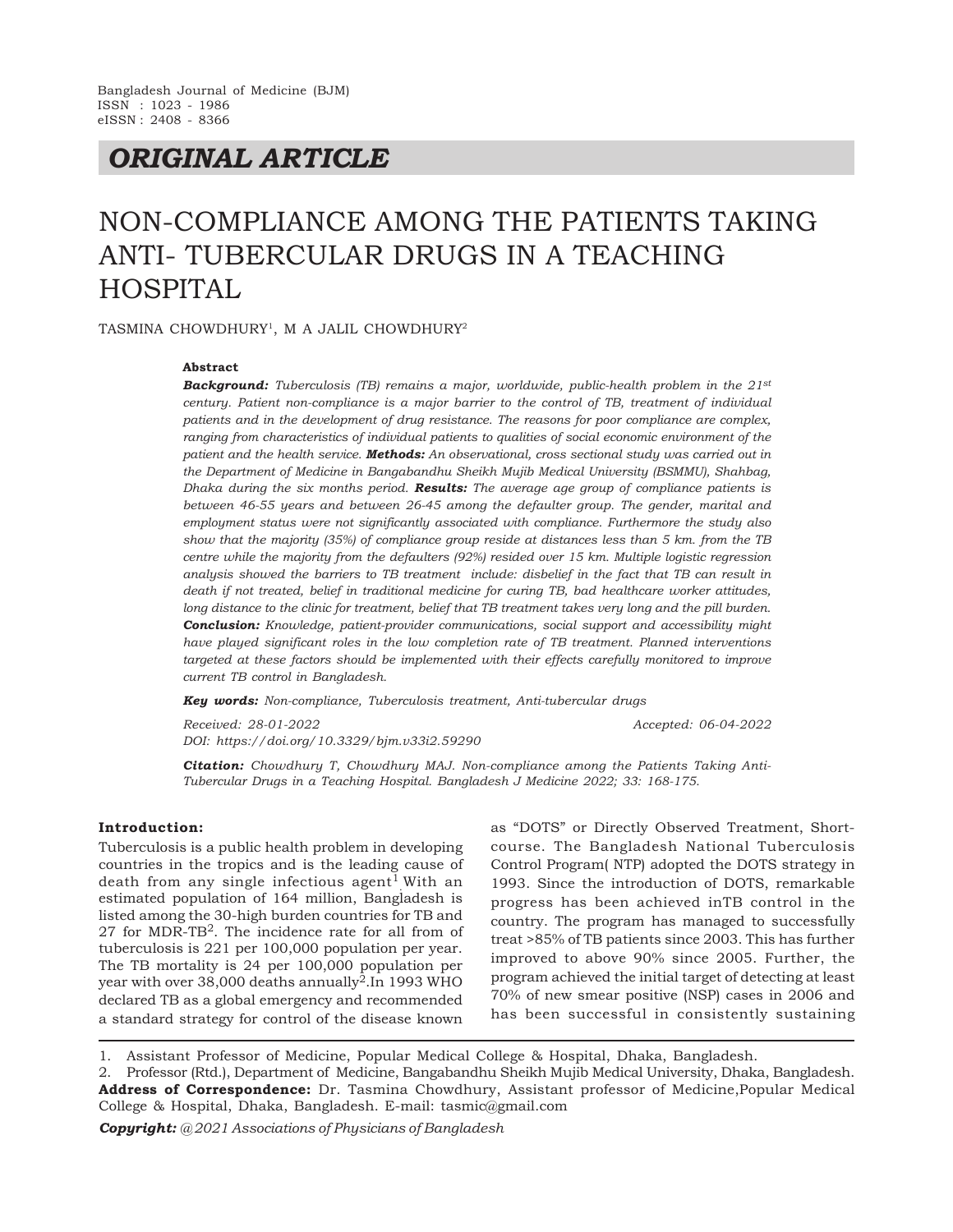this.Inspite of all steps,currently compliance to treatment amongst tuberculosis patients is still not up tosatisfactory level as evidenced by high defaulter rates. Treatment of tuberculosis involves taking multiple drugs daily for 6 months. Although there are treatment regimens that have a greater than 95% efficacy in tuberculosis, patients infected with mycobacterium tuberculosis strains susceptible to first line drugs, there are a number of patients who are unable to comply with treatment.Moreover Multidrug resistant tuberculosis (MDR-TB) is an emerging threat, 3.3% of new TB cases and 17.7% of previously treated cases<sup>2</sup>, increasing the mortality rate to 40 per 100 000 population<sup>3</sup>. Efforts to control the tuberculosis epidemic depend largely on patients' compliance to tuberculosis treatment. Factors related to non-compliance to tuberculosis treatment are: healthcare system, therapy-related, social, and economic, as well as client-related factors.In a studyKandel, Mfenyana, Chandia&Yogeswaran observe that three factors may contribute to noncompliance to TB treatment, these being poor communication between health care providers and patients, financial constraints limiting access to health care facilities and lack of nutritious food which supports TB treatment<sup>4</sup>. The National Institute of Health is of the view that illiteracy is the main factor in non-compliance to TB treatment, as clients may not understand written instructions about the treatment5. Other researchers assert that TB may not be completely cured by scientific treatment and that patients will resort to alternate modes of treatment<sup>6</sup>. The National Institute of Health report states that substance abuse, being home-bound, stigma and lack of trust in Western medication all cause patients to be non-compliant to TB treatment<sup>6</sup>.According to McKinney a basic approach should be used in promoting compliance to TB treatment, such as: access to treatment; education on the benefits of complying with treatment; and rendering user-friendly services, that are culturally acceptable and convenient to patients<sup>7</sup>

## **Methods:**

This cross sectional observational study was performed in indoor and outdoor patients of Bangabandhu Sheikh Mujib Medical University (BSMMU), Shahbag, Dhaka Bangladesh of the patients diagnosed having tuberculosis who admitted indoor of medicine department between July2014 to December 2014 were included in this study by purposive sampling technique.Sample was selected from the population by non-probability sampling technique and who disagreed to participate was excluded. Both male and female was included. A

Questionnaire appropriate to evaluate the contributing factors was developed as a tool for data collection by reviewing different questionnaire. A verbal consent was taken and demographic information was collected through an initial series of questions. Data was collected by a semi structured questionnaire by face to face interview of the patients or patients' attendant (whichever is applicable). Data collector distributed the self-administered questionnaire to the TB patients and recollected after 30 minutes.

## **Study setting and design Patient selection:**

#### **A) Inclusion criteria:**

- 1. Patients diagnosed as a case of Tuberculosis ( pulmonary&extra pulmonary)
- 2. Patients who had been initiated on anti-TB treatment for more than 2 months.
- 3. The age of the patients was above 18 years.
- 4. Both male and female patients.

#### **B) Exclusion Criteria:**

- 1. The patients who are not interested in participating in the study.
- 2. Patients who have been initiated on anti-TB treatment for less than 2 months.
- 3. ge less than 18 years.

**Statistical analysis:** Collected data was checked and coded manually and entered into computer and data file was constructed. Result was presented in tabulated forms. Statistical Analysis was done using computer based programmed Statistical Package for Social Science (SPSS) for windows version 16.0. The Chi-square test was used to compare different proportions and the association between variables. The 5% level of significance was used as the cut off for statistical significance. Descriptive statistics of frequency distributions and measures of dispersion were used to describe study variables.

**Ethics statement**: Informed written consent had been taken from patients. They had the freedom to withdraw from the study at any time, if they desired. It had been assured that all information and records would be kept confidential and the procedures would be helpful for both the physician and the patients in making rational approach to the care management. Privacy of the patients had been strictly maintained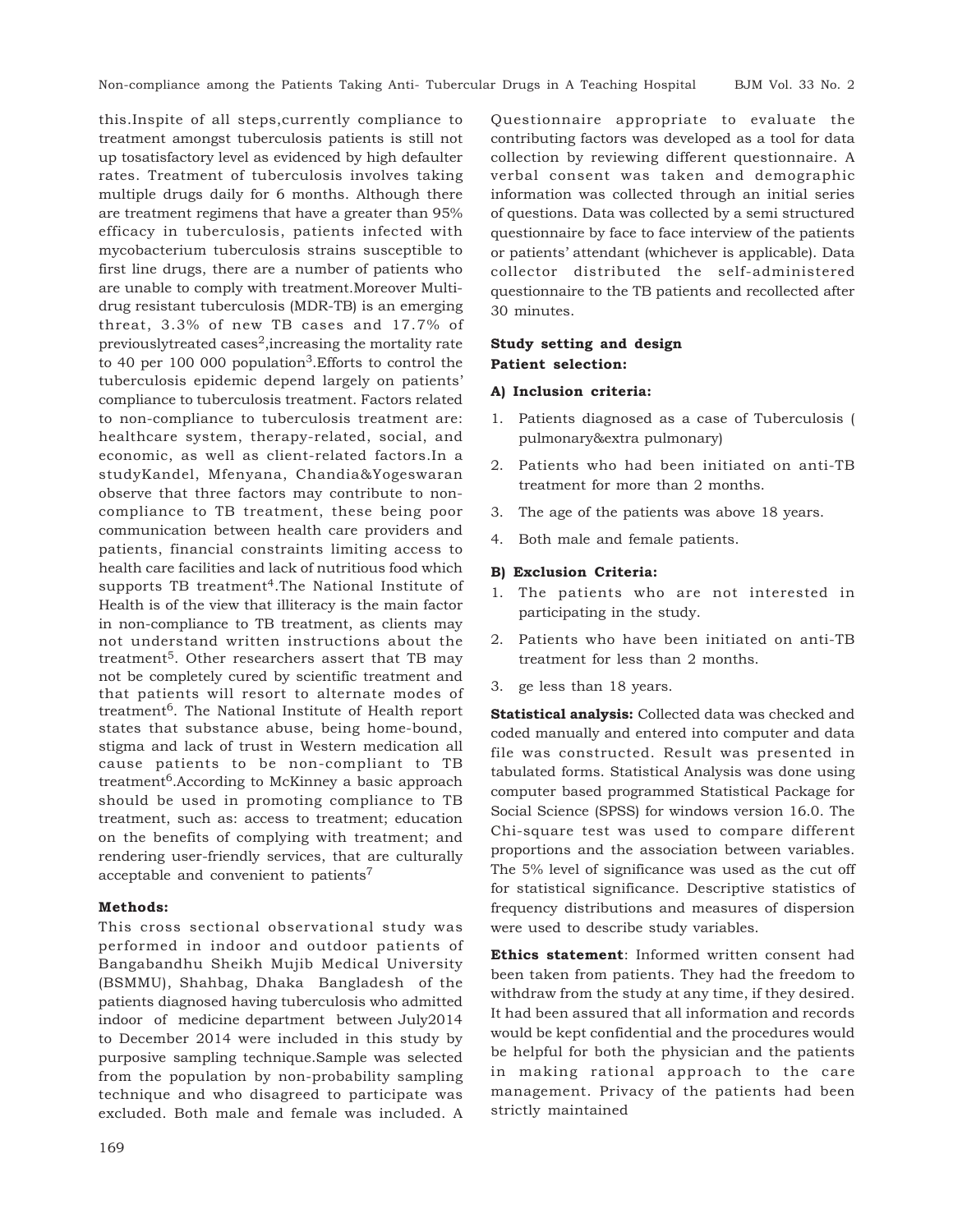BJM Vol. 33 No. 2 Non-compliance among the Patients Taking Anti- Tubercular Drugs in A Teaching Hospital

#### **Results:**

Total 106 Patients who were diagnosed as a case of Tuberculosis( pulmonary and extra pulmonary) both in outpatient and inpatient department of BSMMU were enrolled in our study during a period of 6 months(July2014 to December 2014).

**Determining compliance patterns among TB patients:** To determine compliance patterns among pulmonary TB patients, compliance patterns were

assessed in relation to demographic, health related as well as disease and medicine-related factors. To measure compliance, respondents were asked whether they had ever missed a dose of their TB treatment.

**A) Compliance patterns among TB patients by age group:** Respondents aged 26-55 years were the most non-compliant.The most compliant respondents were aged more than 65 years(5%) (Table-I).

|                       |       | Compliance patterns by respondents' age group $(N=106)$ |           |       |       |       |       |
|-----------------------|-------|---------------------------------------------------------|-----------|-------|-------|-------|-------|
|                       | 15-25 | 26-35                                                   | $36 - 45$ | 46-55 | 56-65 | >65   | total |
|                       | years | years                                                   | years     | years | years | years |       |
| Missed TB dose before | 13%   | 24%                                                     | 24%       | 24%   | 10%   | 5%    | 100%  |
| Never missed TB dose  | 16%   | 21%                                                     | 20%       | 26%   | 13%   | 4%    | 100%  |

**Table-I**

**B) Compliance patterns among TB patients by gender** Of the 87 respondents who reported to have never missed a dose of their TB drugs, 49 (56%) were females and only 38 (44%) were males. This is shown in table 2 below. Gender was not statistically associated with non-compliance to TB treatment (P=0.636) (Table-II).

## **Table-II** *Compliance patterns by respondents' gender (N=106)*

|                       | Male | Female | Total |
|-----------------------|------|--------|-------|
| Missed TB dose before | 56%  | 44%    | 100%  |
| Never missed TB dose  | 44%  | 56%    | 100%  |

#### **C) Compliance patterns among TB patients by educational level**

Of the respondents who have higher secondary, 17% had never missed a dose of their TB drugs before. Of the participants with a Graduation and post graduation, 12% and 9% had never missed a dose respectively. Thirty one (31 %) participants who had secondary education level had never missed a dose of their TB drugs and 12% of participants with no education at all had never missed a dose. These statistics are presented in table 3 below. However, education level was not statistically associated with noncompliance to TB treatment (P=0.168) (Table-III).

**Table-III** *ompliance patterns by respondents' educational level (N=106)*

|                       | Noschool | Primary |        | Secondary H.Secondary Graduat P.Graduate |        |     | Total |
|-----------------------|----------|---------|--------|------------------------------------------|--------|-----|-------|
| Missed TB dose before | 5%       | $1\%$   | $18\%$ | 36%                                      | 16%    | 14% | 100%  |
| Never missed TB dose  | $12\%$   | 9%      | 31%    | $17\%$                                   | $12\%$ | 9%  | 100%  |

## **D) Compliance patterns among TB patients by whether respondents believed that TB can result to death if not treated**

Of the respondents who believed that TB can result in death if not treated, 98% had never missed a dose of their TB drugs before, whilst only 2% of theparticipants who did not believe that TB can result to death if not treated hadnever missed a dose. This is shown in table 4 below. Not believing that TB canresult in death if not treated was statistically associated with non-compliance toTB treatment (P=0.04) (Table-IV).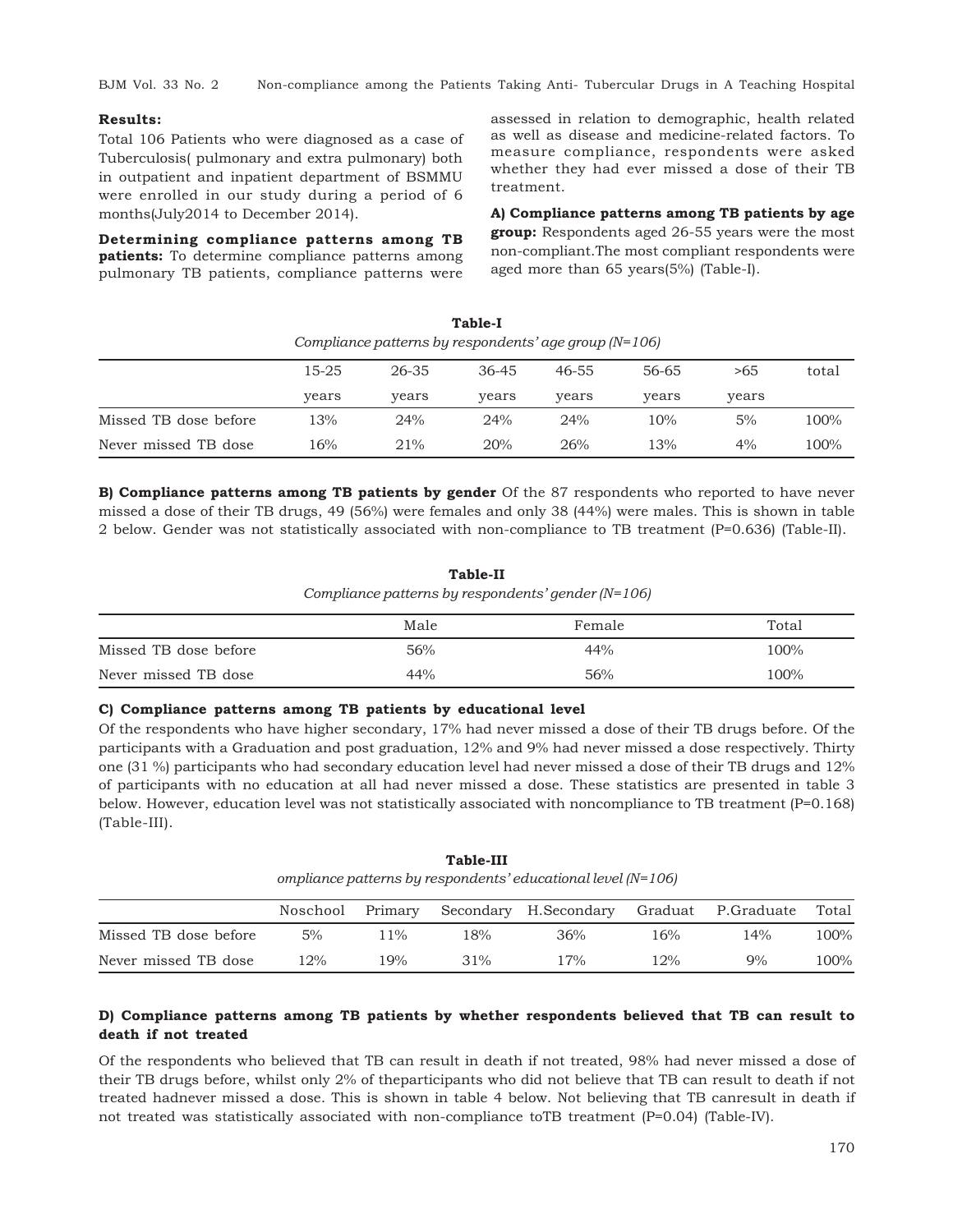Non-compliance among the Patients Taking Anti- Tubercular Drugs in A Teaching Hospital BJM Vol. 33 No. 2

## **Table-IV**

*Compliance patterns by whether respondents believed that TB can result in death if not treated (N=106)*

| Believed that TB can result in death if not treated | <b>Believed</b> | Did not believed |
|-----------------------------------------------------|-----------------|------------------|
| Missed TB dose before                               | 2%              | 98%              |
| Never missed TB dose                                | 98%             | 2%               |
| Total                                               | 100%            | 100%             |

## **E)Compliance patterns among TB patients by whether respondents believed that TB can be cured if treatment is taken daily for the correct duration**

Of the participants who believed that TB can be cured if treatment is taken daily for the correct duration, 97% had never missed a dose of their TB drugs before, whilst only 36% of the respondents who did not believe had never missed a dose. This is shown in table 5 below. Not believing that TB can be cured if treatment is taken daily for the correct duration was not statistically associated with non-compliance to TB treatment (P=0.451) (Table-V).

## **Table-V** *Compliance patterns by whether respondents believed that TB can be cured if treatment is taken daily for the correct duration (N=106)*

| Believed that TB can be cured if treatment is taken | <b>Believed</b> | Did not believed |
|-----------------------------------------------------|-----------------|------------------|
| daily for the correct duration                      |                 |                  |
| Missed TB dose before                               | 3%              | 64%              |
| Never missed TB dose                                | 97%             | 36%              |
| Total                                               | 100%            | 100%             |

## **F) Compliance patterns among TB patients by participants' responses on why it is important to take TB treatment for the prescribed duration**

Of the respondents who indicated that it is important to take TB treatment for the prescribed duration in order to prevent drug resistance, 80% had never missed a dose of their TB treatment. Those participants who indicated that it is important to take TB treatment for the prescribed duration to be cured, 98% had never missed a dose of their TB treatment, whilst 81% of those who said to prevent the spread of TB, had never missed a dose of their TB treatment.

Of the participants who said to prevent death, 88% had never missed a dose. This is shown in table 6 below. This factor was not statistically associated with compliance or non-compliance to TB treatment  $(P=0.289)$ (Table VI)

#### **Table-VI**

*Compliance patterns by whether respondents believed that TB can be cured if treatment is taken daily for the correct duration (N=106)*

| Importance of taking TB | To prevent      | To be cured | To prevent   | To prevent |
|-------------------------|-----------------|-------------|--------------|------------|
| treatment for the       | drug resistance |             | spread of TB | death      |
| prescribed duration     |                 |             |              |            |
| Missed TB dose before   | 20%             | 2%          | 19%          | 12%        |
| Never missed TB dose    | 80%             | 98%         | 81%          | 88%        |
| Total                   | 100%            | 100%        | 100%         | 100%       |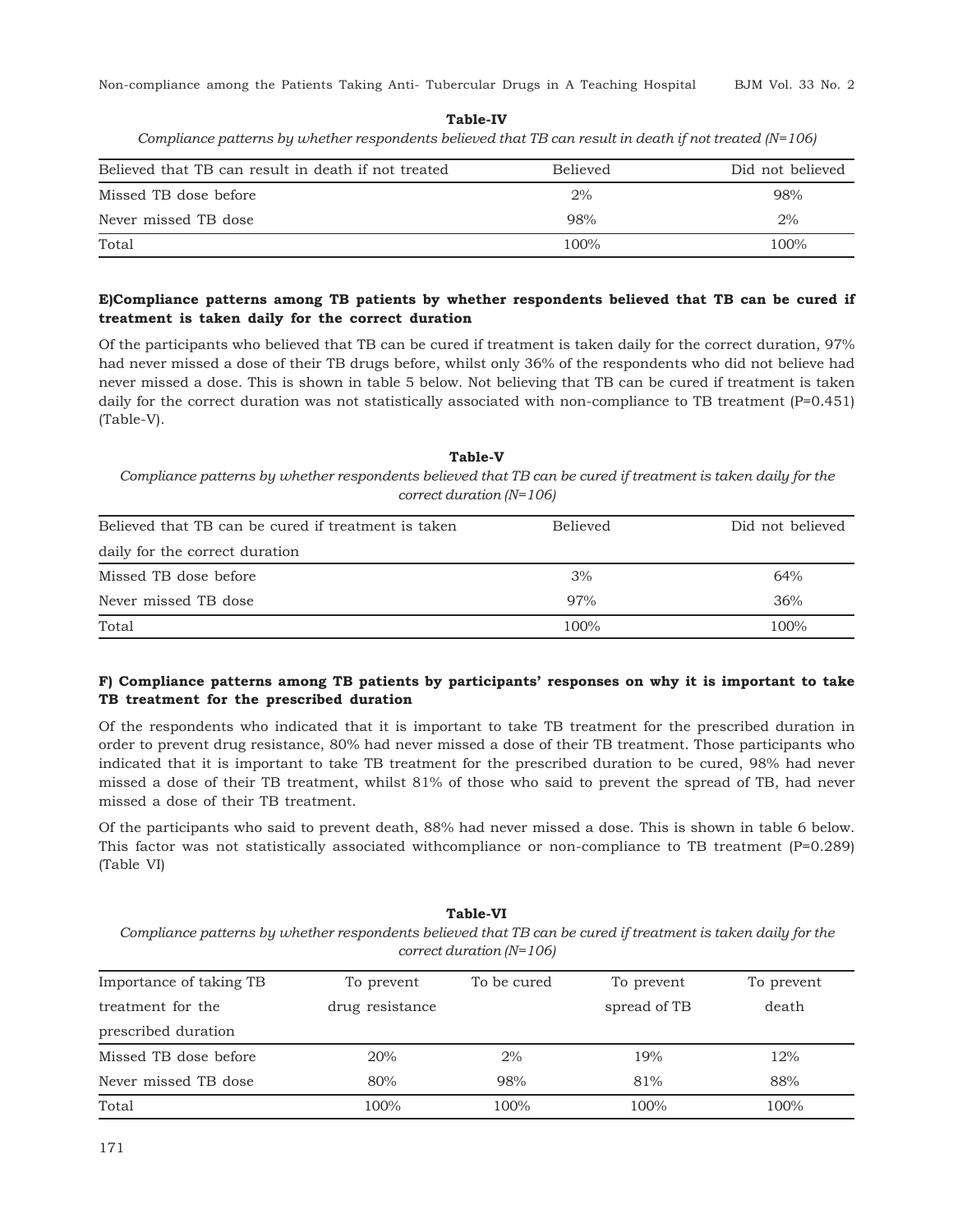## **G) Compliance patterns among TB patients by participants' responses on healthcare workers' attitudes at the clinic/facility of treatment**

Of the respondents who reported healthcare workers in the clinic or facility of treatment to be friendly, 77% had never missed a dose of their TB drugs before, 78% of those who reported healthcare workers to be caring had never missed a dose. Of the participants who indicated that healthcare workers were rude, 21% had never missed a dose whilst 22% of those who reported that healthcare workers were uncaring had never missed a dose. This is shown in table 7 below. Bad healthcare workers' attitudes were statistically associated with noncompliance to TB treatment (P=0.02) (Table VII).

## **Table-VII**

*Compliance patterns by participants' responses to healthcare workers' attitudes at the clinic/facility of treatment (N=106)*

| Health care workers' attitudes at | Friendly | Caring | Rude | Uncaring |
|-----------------------------------|----------|--------|------|----------|
| facility of treatment             |          |        |      |          |
| Missed TB dose before             | 23%      | 22%    | 79%  | 78%      |
| Never missed TB dose              | 77%      | 78%    | 21%  | 22%      |
| Total                             | 100%     | 100%   | 100% | 100%     |

## **H) Compliance patterns among TB patients by participants' responses on the distance travelled to collect TB medicines**

Of the respondents who travelled <5km to collect their TB medicines, 35% had never missed a dose of their TB drugs before, whilst 33% of the participants who travelled 5-1O km had never missed a dose. Of the respondents who travelled 11-15km, 23% had never missed a dose whilst of those who travelled > 15km, 8% had never missed a dose. This is shown in table 8 below. Longer distance travelled to clinic to collect TB medicines was statistically associated with noncompliance to TB treatment (P=0.015) (Table VIII).

#### **Table-VIII**

*Compliance patterns by participants' responses on the distance travelled to collect TB medicines (N=106)*

| Distance travelled to collect TB medicines | $< 5$ Km | 5-10 Km | 11-15 Km | $>15$ Km |
|--------------------------------------------|----------|---------|----------|----------|
| Missed TB dose before                      | 65%      | 67%     | 77%      | 92%      |
| Never missed TB dose                       | 35%      | 33%     | 23%      | 8%       |
| Total                                      | $100\%$  | 100%    | 100%     | 100%     |

## **I) Compliance patterns among TB patients by participants' responses on whether TB can be cured by using traditional medicines**

Of the respondents who believed that TB can be cured using traditional medicines, 23% had never missed a dose of their TB treatment before, whilst of those who did not believe that TB can be cured using traditional medicines, 77% had never missed a dose, as shown in table 9 below. Believing that TB can be cured using traditional medicines was statistically associated with noncompliance to TB treatment (P=0.025) (Table IX).

## **Table-IX** *Compliance patterns by participants' responses on whether TB can be cured by using traditional medicines (N=106)*

| TB can be cured by using traditional medicines | Yes  | No.     |
|------------------------------------------------|------|---------|
| Missed TB dose before                          | 77%  | 23%     |
| Never missed TB dose                           | 23%  | 77%     |
| Total                                          | 100% | $100\%$ |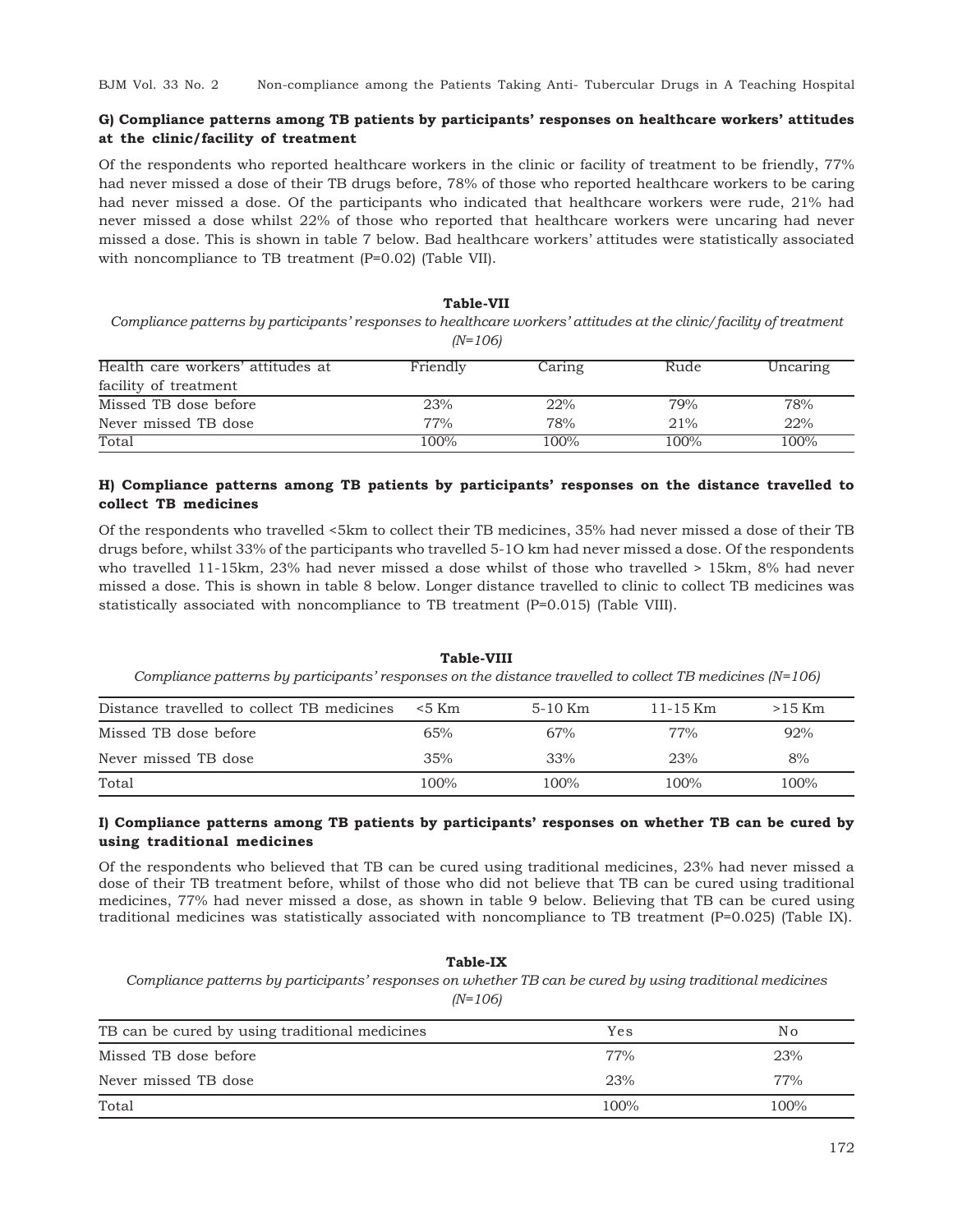#### **J) What was the reason (s) for missing your TB medication**

A total of 62 TB patients indicated that they had missed their dose(s) of TB treatment. Of those who indicated they had, 19 (31 %) reported that they felt better and as a result felt no need to continue taking their treatment. Fourteen (22%) missed their doses as a result of side effects whilst only 2 (3%) patients reported that they had been taking traditional medicines at the time and decided not to continue taking TB treatment A total of 27 (44%) respondents highlighted other reasons and these included; lack of money to go to the clinic for TB treatment, long distance to the clinic and being out of the country for some time during their TBtreatment (Table X).

**K. Disease and medicine-related factors contributing to non-compliance to TB treatment** Respondents were asked what are the reasons for not completing TB treatment and a higher proportion 174 (82%) indicated side effects of TB drugs as the main reason for not completing treatment. One hundred and twenty four (58%) indicated that TB treatment takes very long whilst 59 (28%) indicated too many pills to take as another reason for not completing treatment. Respondents who indicated the reason as TB can still be cured even if treatment is not completed were only 23 (11 %) (Table XI).

|                |                      |                  |                         | Respondents' reasons for not completing TB treatment $(N=106)$ |            |                   |                      |           |  |
|----------------|----------------------|------------------|-------------------------|----------------------------------------------------------------|------------|-------------------|----------------------|-----------|--|
|                | Treatment takes very |                  | Side effects of anti TB |                                                                |            | Too many pills to | TB can be cured even |           |  |
|                |                      | long to complete | drugs                   |                                                                | take daily |                   | if treatment is not  |           |  |
|                |                      |                  |                         |                                                                |            |                   |                      | completed |  |
|                | Value                | $\%$             | Value                   | $\frac{0}{0}$                                                  | Value      | $\%$              | Value                | $\%$      |  |
| Yes            | 62                   | 58%              | 87                      | 83%                                                            | 30         | 28%               | 12                   | 11%       |  |
| N <sub>o</sub> | 44                   | 42%              | 19                      | 17%                                                            | 76         | 72%               | 94                   | 89%       |  |
| Total          | 106                  | $100\%$          | 106                     | 100%                                                           | 106        | 100%              | 106                  | 100%      |  |

**Table-X**

#### **Table-XI**

*A summary of factors contributing to non-compliance to TB treatment amongst pulmonary TB patients*

| Client-related factors                |    | Not believing that TB can result in death if not treated |
|---------------------------------------|----|----------------------------------------------------------|
| Socio-cultural factors                |    | Belief in traditional medicines for curing TB            |
| Health service related factors        |    | Bad healthcare worker attitudes                          |
|                                       | 2. | Long distance to the clinic/facility of treatment        |
| Disease and medicine- related factors |    | TB treatment duration-treatment takes too long           |
|                                       | 2. | Pill burden- too many pills to take daily                |

#### **Discussion:**

TB treatment non-compliance is recognized as one of the major challenges in achieving  $TB$  control<sup>8</sup>. Factors contributing to non-compliance to TB treatment discussed in this study include client related, health service related, sociocultural as well as disease and medicine related factors.

Although majority of the respondents were in the 36- 45 age category, participants in the 46-55 years category were more compliant (26%) to TB treatment compared to the 36-45 age category (20%). There was no statistical significance indicating a relationship between age and compliance to TB treatment (P=0.471). These findings are consistent with a study conducted by Modise $9$  in the Free State in which age was also not associated with non-compliance to TB treatment.

Compliance to TB treatment was higher in females (56%) compared to males (44%). Statistically gender was not associated with non-compliance to TB treatment (P=0.636). A study conducted by Kaona, Tuba, Siziya and Sikaona<sup>41</sup> in Zambia and another study by Erhaboret al.<sup>10</sup> in Nigeria got similar findings that gender is not statistically associated with noncompliance to TB treatment.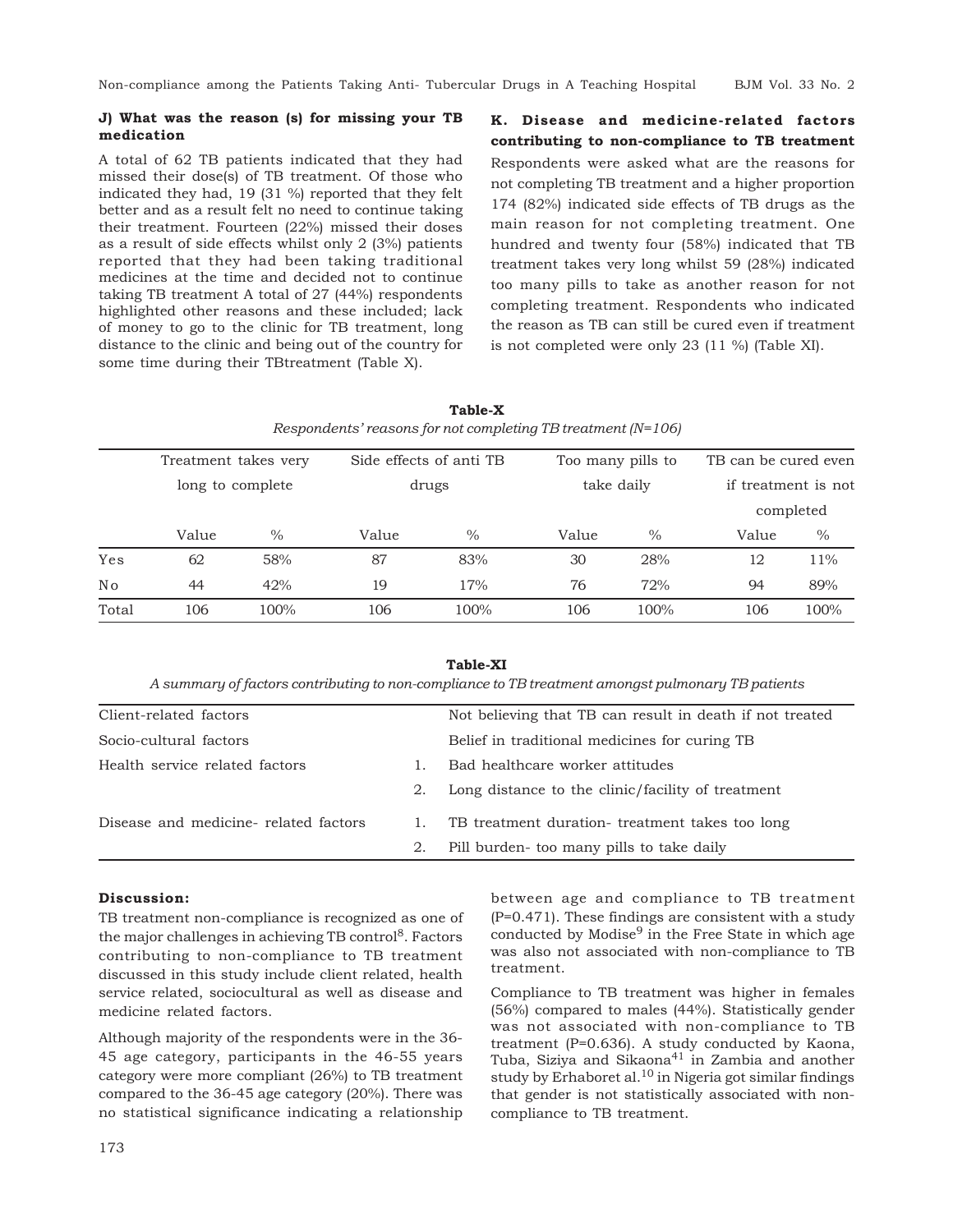Respondents who had secondary level education were most compliant (31%) compared to participants with no schooling (12%). Statistically educational level was not associated with non-compliance to TB treatment (P=0.186). This is contradictory to findings from a study by Gad et al. $^{11}$  in which low educational levels were associated with non-compliance to TB treatment.

83% indicated that the long distance to the clinic was the reason for poor compliance to TB treatment. This finding is similar to a report from a study by Malik & Ahmad<sup>12</sup> which reported that 93% of the noncompliant TB patients had a long distance to travel before accessing care. In the current study, the most non-compliant participants were residing more than 15km from the TB control clinic (92%).

Health care worker attitudes and accessibility issues (distance and cost of getting to the health facility) have been shown in other studies to be important factors affecting TB treatment compliance<sup>13</sup>. This is because health worker attitudes, such as being unfriendly to patients, tend to deter patients from seeking treatment or coming to collect medicines once they are finished<sup>13</sup>. In this study, negative attitudes of health care workers were associated with noncompliance to TB treatment (P=0.021). This is consistent with findings from the study conducted by Malik & Ahmad<sup>12</sup> which found that health care worker attitudes in the clinic where patients receive their TB treatment is associated with non-compliance to TB treatment.

Reasons that were significantly associated with noncompliance to TB treatment in this study were that TB treatment takes very long to complete (P=O.OOO) and the pill burden or too many pills to take (P=0.023). This is in line with findings from a study conducted by Motlhanke<sup>14</sup>which found that patients who believed that TB treatment takes very long were more likely to be non-compliant to treatment because they reported that they get tired of the treatment and end up not taking it as prescribed.

Distance travelled by TB patients to the clinic for treatment was also associated with non-compliance to TB treatment (P=0.015). This is in line with other studies which also found that the further the clinic was from the patient the greater the probability that the patient would be non-compliant to TB treatment<sup>15</sup>.

11% of the participants indicated that they had missed a dose of their TB treatment because they were using traditional medicines which were perceived to be a complimentary drug to treat TB.

Patient knowledge about the disease and its treatment enhance treatment compliance to treatment<sup>15</sup>. Compliance was higher in participants (89%) who believed they were suffering from TB compared to participants who did not believe (11 %). Not believing that we are suffering from TB was not statistically associated with non-compliance to TB treatment (P=0.503). This was similar to findings by Motlhanke<sup>14</sup> in a qualitative study conducted in Limpopo which found that 'denial' or not believing that we are suffering from TB is not associated with non-compliance to TB treatment.

Compliance was higher in patients who believed that the TB diagnostic method used is accurate (81 %) compared to patients who did not believe (19%). Not believing that the TB diagnostic method used was accurate was not associated with non-compliance to TB treatment (P=0.684). A study by Tshabalala<sup>16</sup> conducted in Tembisa also found that patient's perceptions about the disease and its diagnosis is not associated with non-compliance to TB treatment.

Compliance was higher among patients who knew that TB can result in death if not treated (98%) compared to patients who were not aware that TB can result to death if not treated (2%). Not believing that TB can result to death if not treated was statistically associated with non-compliance to TB treatment  $(P=0.04)$ . A study by Gad et al.<sup>17</sup> also confirmed that lack of patients knowledge about TB treatment was associated with non- compliance to TB treatment.

Compliance was higher (97%) among patients who knew that TB can be cured if TB treatment is taken daily for the correct treatment duration, compared to patients who did not know (36%). Not believing that TB can be cured if treatment is taken daily for the correct treatment duration was not associated with noncompliance to TB treatment (P=0.451). This is in line with findings from a study by Chani $13$  in Namibia, which stated that patients who did not believe that TB treatment should be taken for the correct duration were likely to be noncompliant to TB treatment.

Compliance was higher amongst patients who indicated that it is important to take TB treatment for the prescribed duration in order to be cured (98%) compared to those who reported that is important to take TB treatment for the prescribed duration to prevent drug resistance (80%). This factor was not statistically associated with non-compliance to TB treatment  $(P=0.289)$ .

Socio-cultural factors will cover patients' beliefs in traditional medicines and components of the health belief model. Belief in traditional medicine for curing